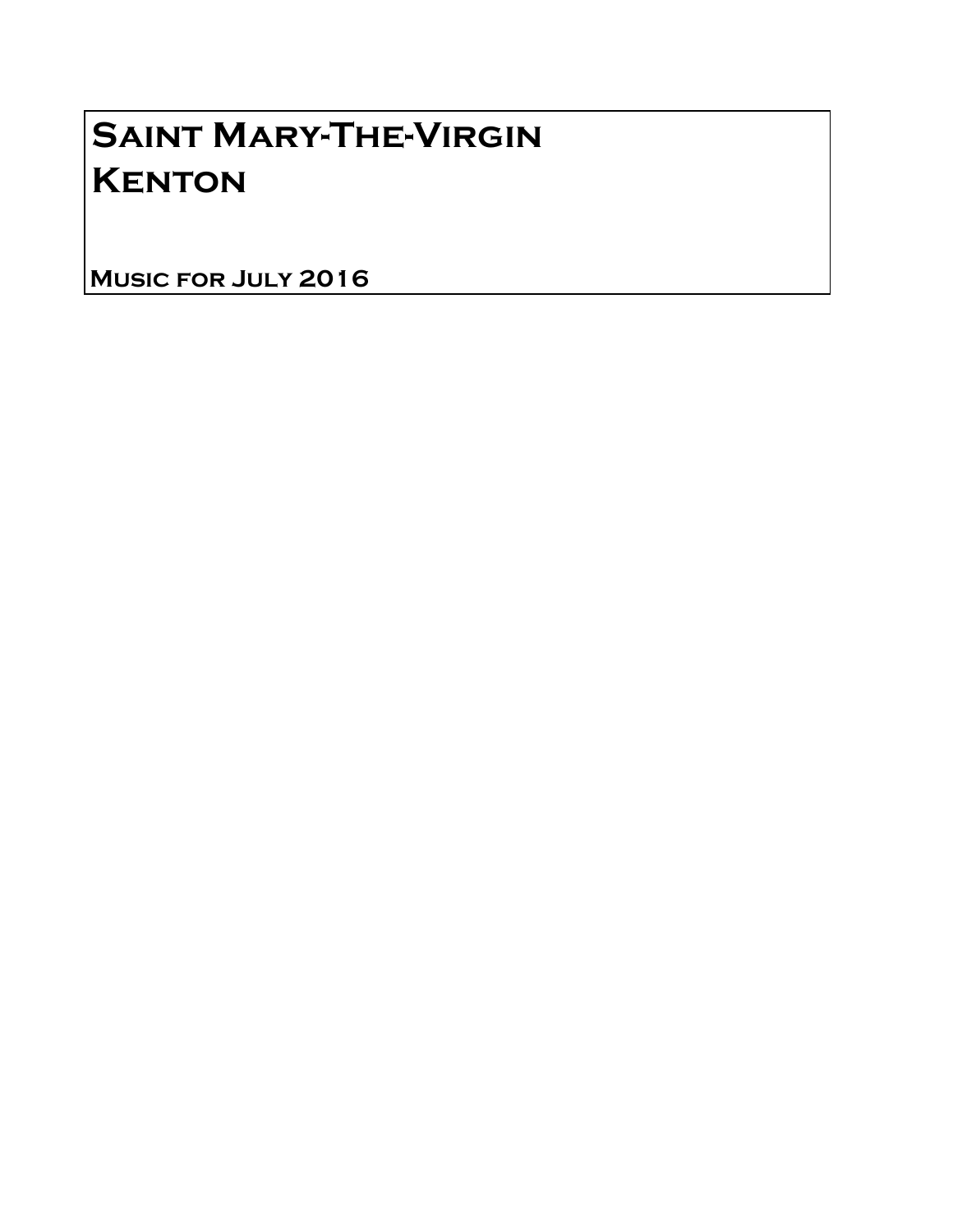### **3rd July Ordinary Time XVI**

| Introit                                | 476        | Ye servants of God          |  |
|----------------------------------------|------------|-----------------------------|--|
| Responsorial Psalm p192 second setting |            |                             |  |
| Gradual                                |            |                             |  |
| Offertory                              | 498 (t271) | Son of God, eternal Saviour |  |
| Communion                              | 282        | Faithful shepherd           |  |
| Recessional                            | 368        | Cwm Rhondda                 |  |
|                                        |            |                             |  |

| Setting      | K.G.C - Merbecke<br><b>Martin Shaw</b> |
|--------------|----------------------------------------|
| At communion | Keep watch with me                     |

#### **10th July Ordinary Time XV**

| Introit<br><b>Responsorial Psalm</b><br>Gradual | 364 (t408)<br>p193 first setting | God is Love, let heav'n adore him                    |
|-------------------------------------------------|----------------------------------|------------------------------------------------------|
| Offertory                                       | 355                              | Eternal ruler of the ceaseless round                 |
| Communion                                       | 307                              | Sweet sacrament divine                               |
| Recessional                                     | 480 (t15)                        | In Christ there is no East or West                   |
|                                                 | Setting                          | G,C - Merbecke<br>K, S, B, A - St Ralph Sherwin Mass |
|                                                 | At communion                     | Like as the hart                                     |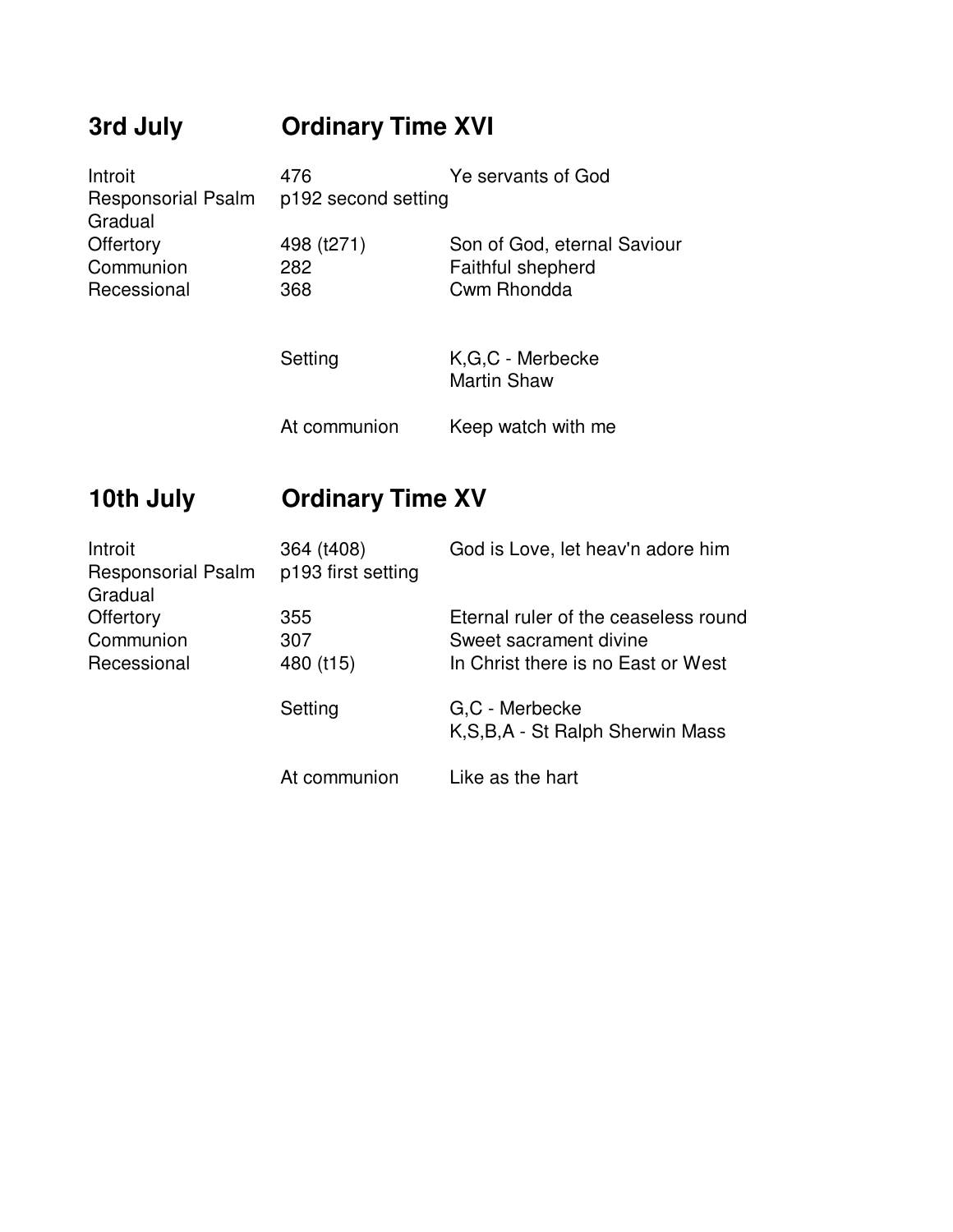## **17th July Ordinary Time XVI** Introit CH257 Holy God we praise thy name Responsorial Psalm p144 Gradual Offertory CH157 Father and life-giver Communion CH80 Bind us together Recessional CH190 Give me joy Setting **Frances Bradford with Lourdes Gloria** At communion Come spirit of our God **24th July Ordinary Time XVII** Introit 406 (t374) Lord teach us how to pray aright Responsorial Psalm p196 second setting **Gradual** Offertory 333 All my hope on God is founded Communion 297 Lord Jesus Christ, you have come to us Recessional 394 Let all the world Setting Missa Simplex with Lourdes Gloria

At communion Silent, surrendered